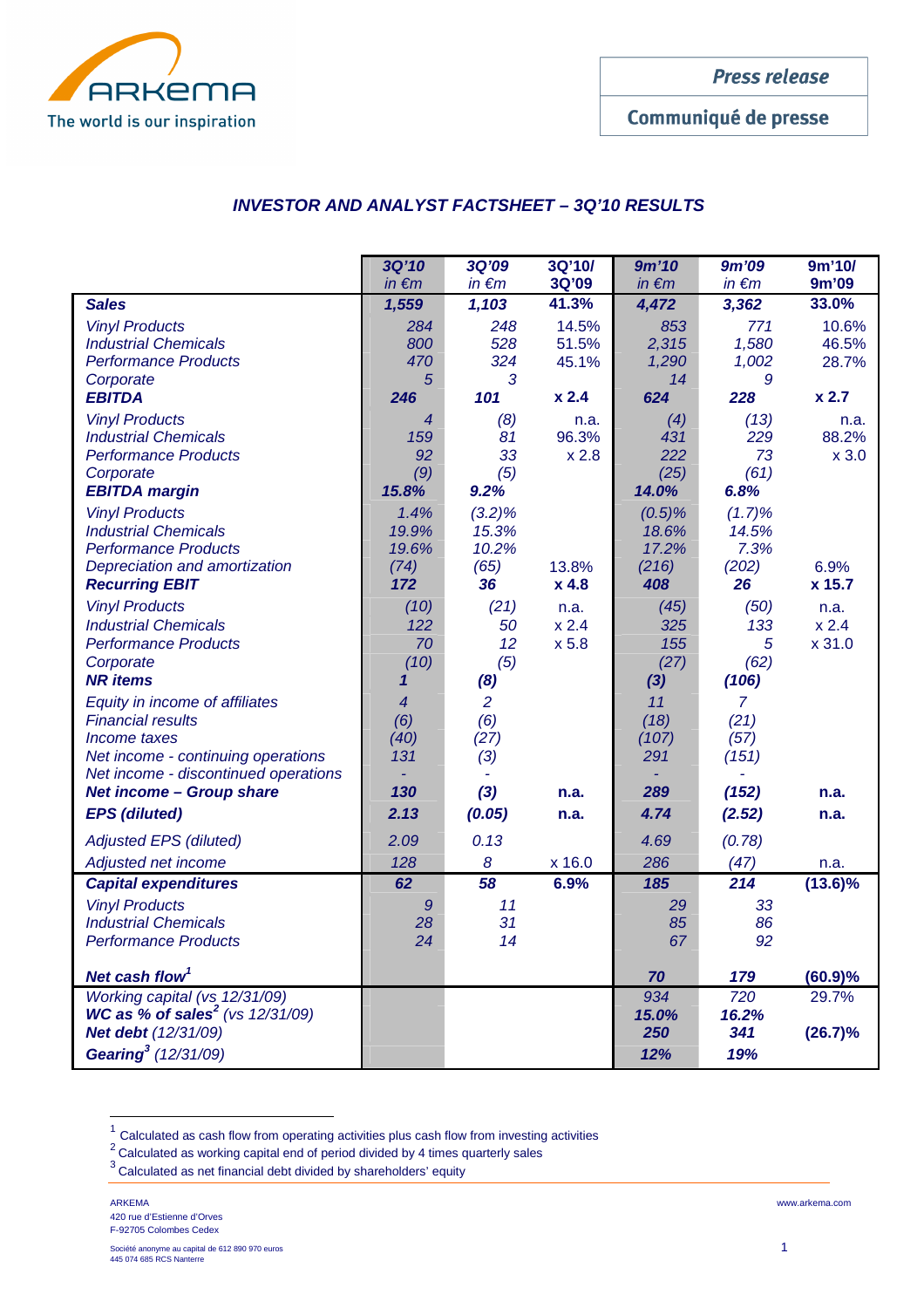

# Communiqué de presse

# **THIRD QUARTER 2010 PERFORMANCE**

## **BEST HISTORICAL PERFORMANCE IN THIRD QUARTER €130 MILLION NET INCOME FULL-YEAR TARGET SIGNIFICANTLY REVISED UPWARD**

## **+41% SALES AT €1,559M VS €1,103M IN 3Q'09**

- +10.5% volumes versus 3Q'09 supported by:
	- o Strong demand in Asia (Asia representing now 20% of Group sales)
	- o Rapid growth of emerging markets (new energies, bio-based polymers, etc)
- +11.1% variation from the changes in the scope of business resulting from the integration of the acrylic assets acquired from Dow.
- +13.4% price effect. Successful implementation of price increase policy.
- +6.5% translation effect (FX rate).

## **EBITDA AT € 246M, ANOTHER RECORD PERFORMANCE**

- Favorable market conditions
	- o Strong demand in Asia in all business lines
	- o Lower than usual summer seasonality
	- o Benefits from fast-growing emerging applications in Performance Products
	- Successful implementation of price increase policy
- Strong contribution from internal growth projects
	- $\circ$  Plants in China ran at full capacity (Fluorogas, H<sub>2</sub>O<sub>2</sub>)
	- o Increasing contribution from new developments (photovoltaic, high performance polymers,etc)
- Tight management of fixed costs leveraging higher volumes
- Former Dow acrylic assets delivering a good performance

## **VINYL PRODUCTS: SLIGHT IMPROVEMENT IN A CHALLENGING ENVIRONMENT**

- Vinyls share in Group sales further decreased to 18%
- Market conditions in construction in Europe remain difficult
- PVC prices and margins increased versus 3Q'09 and 2Q'10
- Increase of caustic soda prices
- High performance of Qatar Vinyl Company, in which Arkema holds 13%
- Priorities in the coming months and years remain the refocus of the segment and the improvement of its competitiveness

## **INDUSTRIAL CHEMICALS: EXCELLENT GROWTH AND PROFITABILITY**

- +29% sales at constant scope of business versus 3Q'09
- Favorable market conditions
	- o Successful price increase policy
	- o Strong increase in acrylic monomer unit margins versus low cycle conditions in 3Q'09
	- o Emergent LED TV market
- Good contribution from the former Dow acrylic assets
- Improved competitiveness in Methacrylates in Europe
- Good performance of Thiochemicals and Fluorochemicals
- Production units in Asia ran at full capacity
- Positive impact from foreign currency translation effect

ARKEMA www.arkema.com 420 rue d'Estienne d'Orves F-92705 Colombes Cedex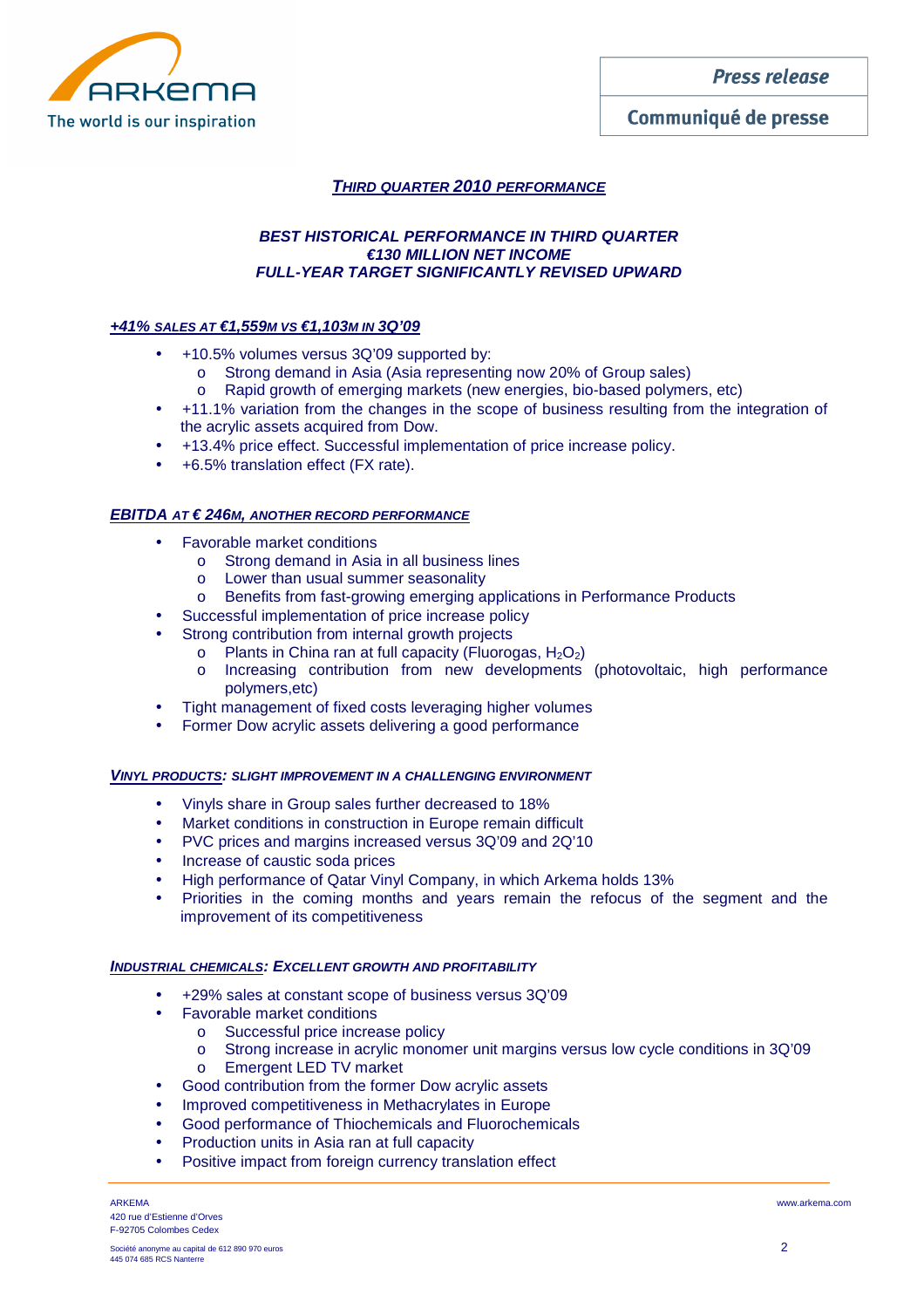

# Communiqué de presse

## **PERFORMANCE PRODUCTS: RECORD EBITDA WITH EBITDA MARGIN AT 20%**

- EBITDA and EBITDA margin at record level
- Steady and continuous improvement since 4Q'09
- +22% volume versus 3Q'09 supported by :
	- o Strong demand in Asia, especially in Technical Polymers
	- o Several developments on fast growing markets (new energies, bio-based polymers,etc)
- Successful price increase policy
- Positive impact from foreign currency translation effect

### **CASH FLOWS AND NET DEBT**

## **POSITIVE CASH GENERATION ON STRONG EBITDA**

| <b>Items</b>                  | <b>9 months 2010</b> |  |  |
|-------------------------------|----------------------|--|--|
| <b>EBITDA</b>                 | 624                  |  |  |
| Variation in working capital  | (154)                |  |  |
| Capex                         | (185)                |  |  |
| Tax & cost of debt            | (116)                |  |  |
| <b>Restructuring outflows</b> | (51)                 |  |  |
| <b>Others</b>                 | (8)                  |  |  |
| Free cash flow <sup>4</sup>   | $+110$               |  |  |

- - € 154m variation in working capital reflecting strong sales increase
- Net cash flow<sup>5</sup> for first 9 months 2010:  $+ \epsilon$ 70m
- Free cash flow in 3Q'10: +€96m
- Working capital on sales ratio at 15.0% at the end of September 2010 vs 16.2% at the end of 2009 and 18.2% at the end of September 2009

### **€ 250M NET DEBT AT THE END OF SEPTEMBER 2010 VERSUS € 341M AT THE END OF DECEMBER 2009**

### **SUCCESSFUL LAUNCH OF ARKEMA'S FIRST BOND ISSUE**

- Amount:  $\epsilon$  500 m
- Interest rate: 4%
- Maturity: October 2017

### **OUTLOOK:**

- FY'10 EBITDA target increased to around €740m
	- Prior target: "2010 EBITDA should exceed €600m"
- FY'10 target takes into account:
	- Market conditions which remain well oriented
	- Traditional far lower seasonality of certain markets in 4Q'
		- Refrigeration, coatings, PVC
		- "Short" month of December in Europe
	- Impact of the external strikes (refineries and Marseille harbor) related to the national pension reform in France estimated at around -€20m (this will mainly concern Vinyls)
- FY'10 EBITDA target should result in a 12.5% EBITDA margin
	- Previous high in 2007 with 9.1% EBITDA margin
	- Above the 12% target set at the spin off, 5 years ago
- 2010 EBITDA target largely exceeds cost of capital

 $\overline{a}$ 

<sup>4</sup> Cash flow from operating and investment activities excluding the impact of portfolio management.

 $5$  Net cash flow = Cash flow from operating activities - cash flow from investing activities